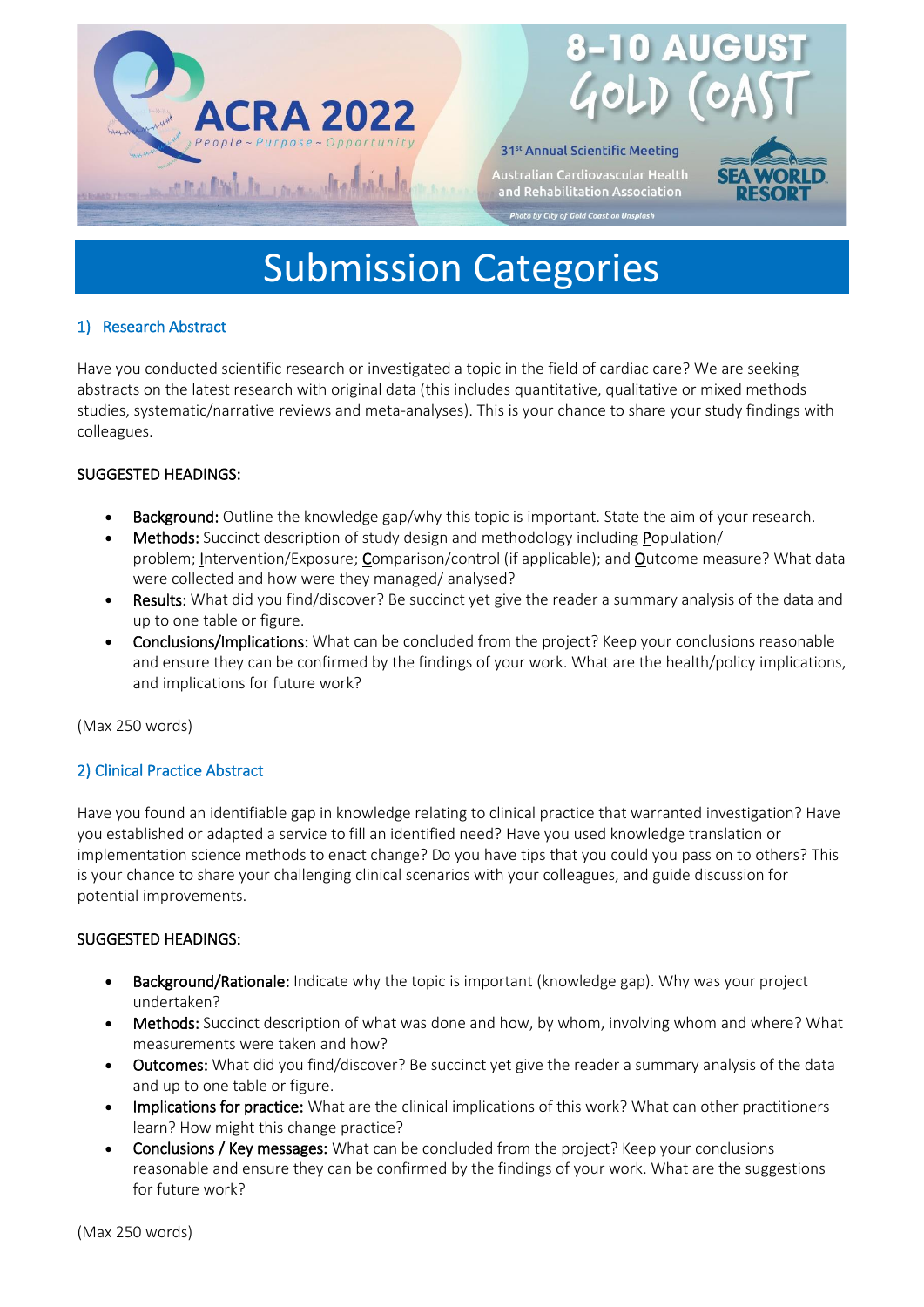# 3) Clinical Excellence Showcase:

Have you implemented an innovative practice or QI project? Overcome a clinical challenge? Set-up a program or service which offers something a little out of the ordinary? If so, we want to hear from you! This session will consist of rapid-fire presentations, which are designed to share ideas to improve care. The aim is for these presentations to be short (5 minutes, with 2 minutes for questions), sharp, informative and above all, fun! We hope to leave delegates with at least one good, practical idea to implement in their own practice.

SUGGESTED CONTENT: (These abstracts do not require structured headings; and are submitted in the same way as other abstracts)

- What was the problem you were faced with or gap you needed to fill?
- How did you go about it? What did you do? What steps did you take?
- What outcomes have occurred as a result of your innovation/project?
- Lessons learnt from the process that you can share with others
- What didn't work we are interested to hear about this too!

(Max 250 words)

# PRESENTATION FORMATS

## • Prize session

Four finalists for each abstract category (Research and Clinical Practice) will be chosen to present in a plenary session, based on ranking of the abstracts. Each presentation is allocated 10 minutes presentation time, plus 5 minutes Q&A.

## • Oral presentation

Each presentation is allocated 10 minutes presentation time, plus 2 minutes Q&A.

#### • Clinical Excellence showcase

Each presentation is allocated 5 minutes presentation time, plus 2 minutes Q&A.

#### • Moderated Poster

Top scoring posters will be chosen to formally discuss their poster. Each presentation is allocated 3 minutes presentation time, plus 2 minutes Q&A.

#### **Poster**

Posters will be displayed for the duration of the conference program. There will be a dedicated informal Poster Session during the conference, during which time you will be required to stand beside your poster.

#### PRIZES

Both ACRA members and non-members are eligible for prizes. The following prizes will be awarded during the ASM:

- Best Research presentation
- Best Clinical Practice presentation
- Best Clinical Excellence Showcase
- People's Choice Award (for oral abstract presentation)
- Best Moderated Poster
- Early Career Researcher Translation Prize